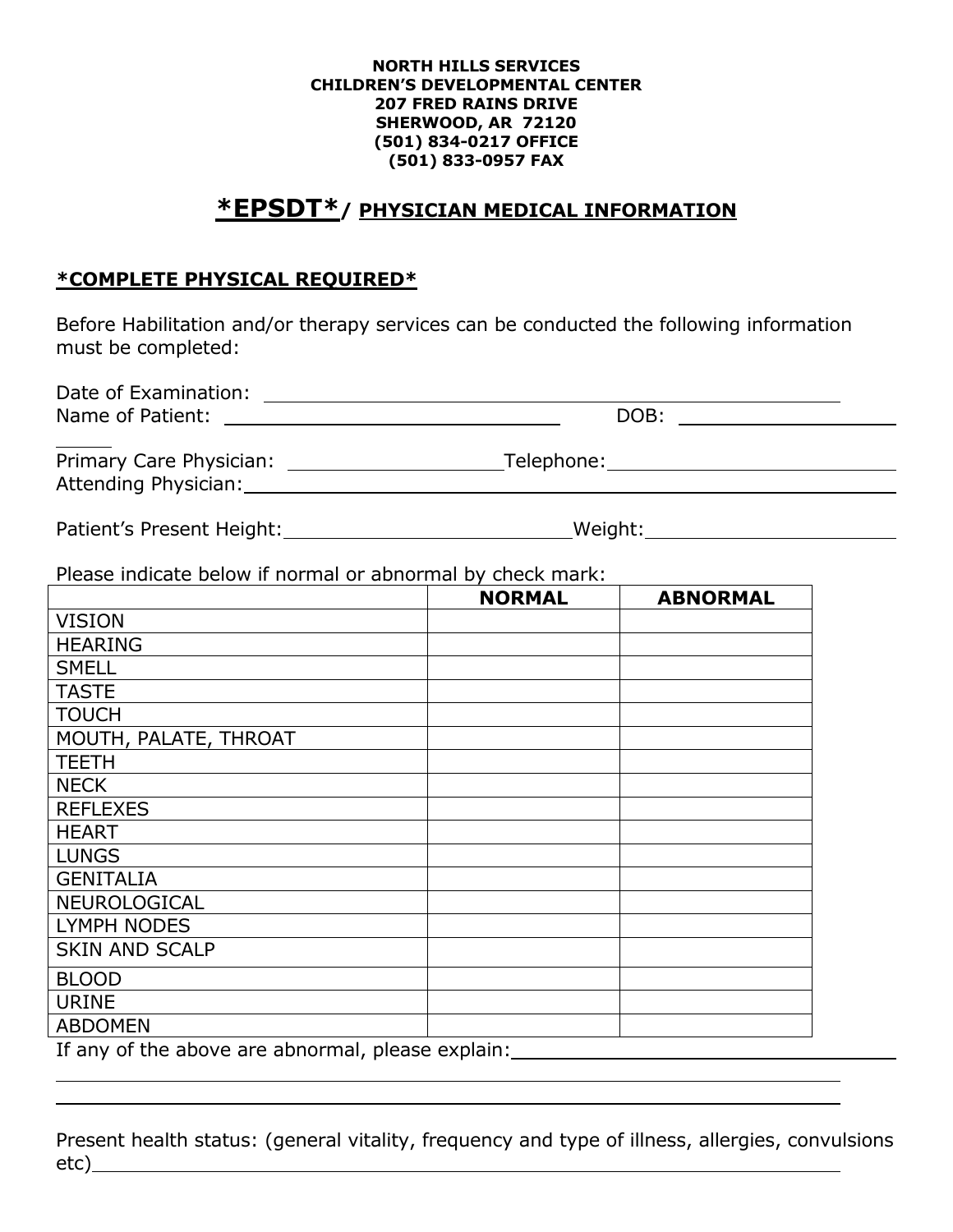When was the last time you saw this patient and for what reason? \_\_\_\_\_\_\_\_\_\_\_\_\_\_\_

Before habilitation or therapy services can be conducted the following information must be completed:

Please give a statement regarding diagnosis of Disability (ies), Handicap(s) and probable cause.

Has this child been diagnosed as having Cerebral Palsy, Epilepsy or Autism?

Please designate.

If the patient has ever had a seizure or there is current seizure activity, please give type and the medications needed.

Are there any precautions to be taken with this child? \_\_\_\_\_\_\_\_\_\_\_\_\_\_\_\_\_\_\_\_\_Yes No Please explain. Manual Contract of the Please explain.

Do you believe this child is capable of participation in the program offered by NORTH HILLS SERVICES Birth – 5 year Preschool Program (8:00 a.m. – 3:00 p.m.) <u>No Yes</u> No

If no, please explain.

Was an EPSDT conducted on this child today? Yes No If not, indicate the last date one was completed:

Please check the services for which you are referring this child.

Speech Eval/Therapy \_\_ Occupational Eval/Therapy \_\_\_\_\_\_\_\_Physical Eval/Therapy

Day Habilitation Training (Preschool services/Classroom instruction)

**Targeted Case Management** Developmental Evaluation

Prescription/Order from Physician for habilitation and/or therapy services and other services: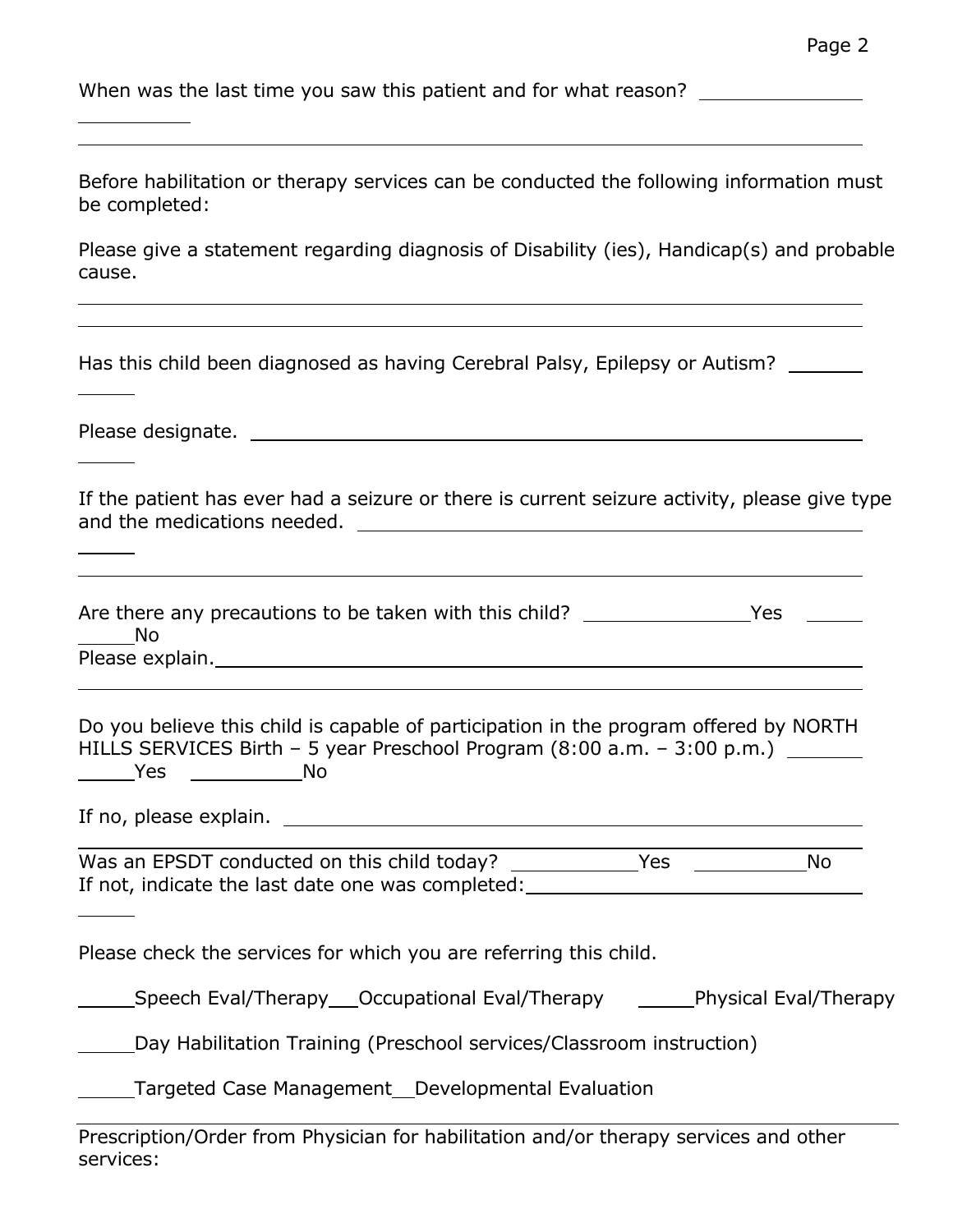Please give any additional information you feel would be beneficial in helping our program at North Hills Children's Developmental Center most appropriately supply services to this particular child and family. List specifically speech, occupational and physical therapy order for the child to receive these therapies.

I certify that this child is medically needy of Preschool services.

| Signature of Physician                                                                                                        |                                                                                                                                                                                                                                      |  |  |  |
|-------------------------------------------------------------------------------------------------------------------------------|--------------------------------------------------------------------------------------------------------------------------------------------------------------------------------------------------------------------------------------|--|--|--|
|                                                                                                                               | <b>Arkansas Division of Medical Services</b>                                                                                                                                                                                         |  |  |  |
| Occupational, Physical and Speech Therapy for Medicaid Eligible Beneficiaries<br><b>Under Age 21</b><br>PRESCRIPTION/REFERRAL |                                                                                                                                                                                                                                      |  |  |  |
|                                                                                                                               | The PCP or attending physician must use this form to prescribe medically necessary Medicaid therapy services or must<br>use this form to make a referral for therapy services. The provider must check the appropriate box or boxes. |  |  |  |
| Referral                                                                                                                      | Treatment                                                                                                                                                                                                                            |  |  |  |
|                                                                                                                               | <b>EVALUATE/TREAT IS NOT A VALID PRESCRIPTION</b>                                                                                                                                                                                    |  |  |  |
|                                                                                                                               |                                                                                                                                                                                                                                      |  |  |  |
|                                                                                                                               |                                                                                                                                                                                                                                      |  |  |  |
|                                                                                                                               |                                                                                                                                                                                                                                      |  |  |  |
| Diagnosis as Related to Prescribed Treatment: __________________________________                                              |                                                                                                                                                                                                                                      |  |  |  |

 $\_$  , and the set of the set of the set of the set of the set of the set of the set of the set of the set of the set of the set of the set of the set of the set of the set of the set of the set of the set of the set of th

| Complete this block if this form is a prescription |                                 |                                 |  |  |
|----------------------------------------------------|---------------------------------|---------------------------------|--|--|
| <b>Occupational Therapy (OT)</b>                   | <b>Physical Therapy (PT)</b>    | <b>Speech Therapy (ST)</b>      |  |  |
| Minutes per week                                   | Minutes per week                | Minutes per week                |  |  |
| Duration (months)                                  | Duration (months)               | Duration (months)               |  |  |
| Therapy Not Medically Necessary                    | Therapy Not Medically Necessary | Therapy Not Medically Necessary |  |  |

Other Information: University of the University of the University of the University of the University of the University of the University of the University of the University of the University of the University of the Unive

 $\mathcal{L}$  and  $\mathcal{L}$  and  $\mathcal{L}$ 

*Note:*

|                                      | NТ               | PТ              |                  |
|--------------------------------------|------------------|-----------------|------------------|
| <b>Expenditures for SFY12</b>        | $*$ \$36,228,982 | $*27, 285, 874$ | $*$ \$58,703,120 |
| <b>Average Units Per Beneficiary</b> | 85.19            | 80.00           | 95.00            |
| <b>Average Cost Per Beneficiary</b>  | \$1,732          | \$1,614         | \$1,872          |
| <b>Total Beneficiaries Served</b>    | 20,912           | 16,910          | 31,363           |

Primary Care Physician (PCP) Name *(Please Print)* Provider ID Number/Taxonomy Code